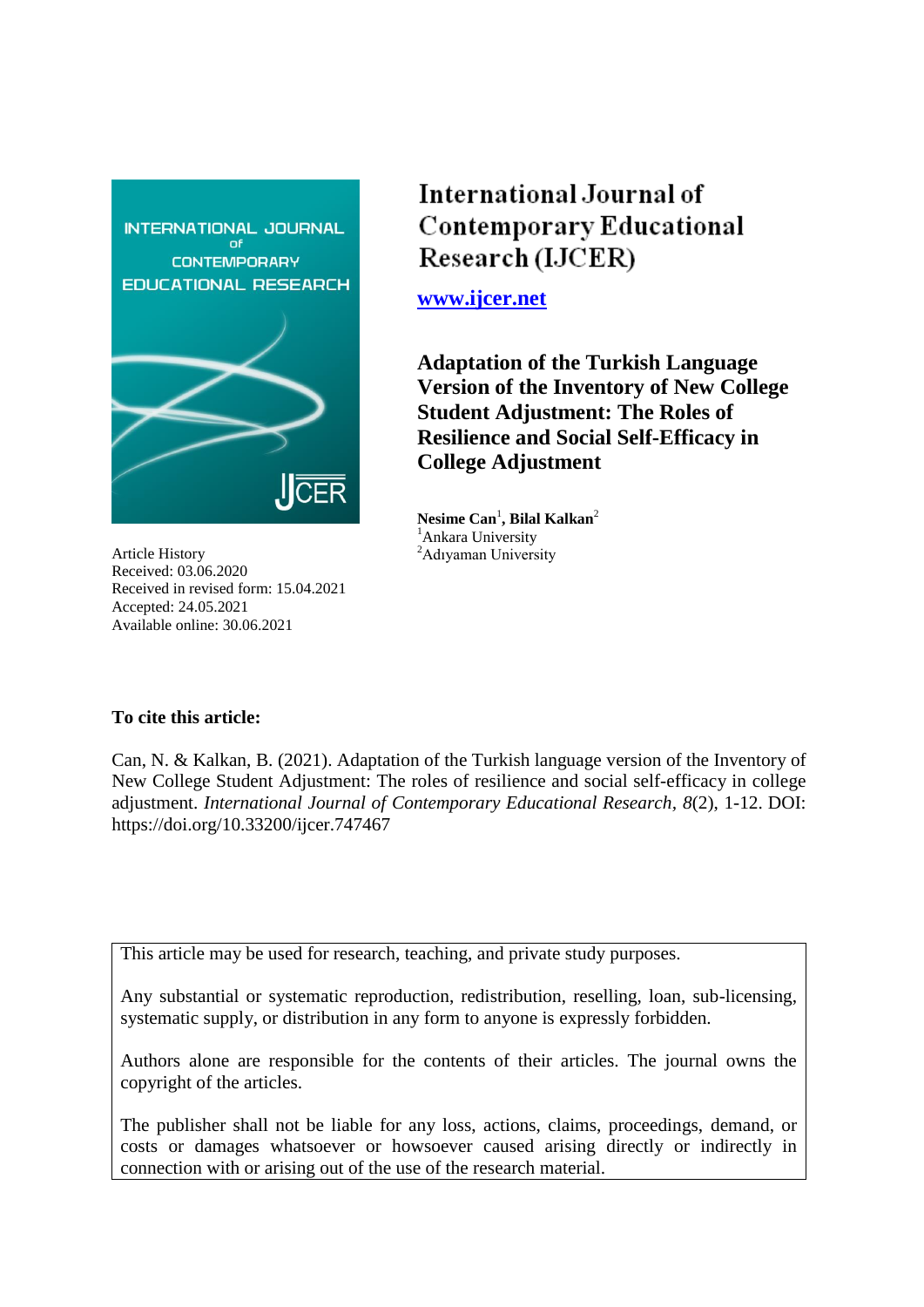

# **Adaptation of the Turkish Language Version of the Inventory of New College Student Adjustment: The Roles of Resilience and Social Self-Efficacy in College Adjustment**

**Nesime Can<sup>1</sup> , Bilal Kalkan<sup>2</sup>** <sup>1</sup>Ankara University <sup>2</sup>Adıyaman University

# **Abstract**

Transition from high school to college can be a struggle for many students. To support the first-year college students during the transition, various factors can be taken into consideration. In this study, we focused on the role of resilience, social self-efficacy, college orientation, and student organization involvement in college adjustment among the first-year Turkish college students. Using snowball sampling, we distributed our online survey package across Turkey and recruited a total of 346 participants. To measure the concept of college adjustment, we developed and validated Turkish language version of the Inventory of New College Student Adjustment (INCA-T) due to the limitations of existing instruments. The confirmatory factor analysis results indicated that the 10-item INCA-T revealed a good fit with Turkish sample. Then, using INCA-T, we evaluated the relationship among college adjustment, resilience, social self-efficacy, attendance of a student orientation program, and involvement in student organizations. Multiple regression analysis results showed that resilience and social self-efficacy were significant predictors of college adjustment among the first-year students. Also, individuals participating in student orientation and student organizations reported significantly greater adjustment to college. Considering the findings of the present study, we discussed implications for faculty advisors and college counselors, then provided recommendations for future researchers.

**Key words:** College adjustment, Resilience, Social self-efficacy, Orientation, First-year student

# **Introduction**

-

Higher education enrolments have increased globally (The World Bank, 2019) and the numbers are expected to grow continuously by 2030 (OECD, 2019). In 2017, 35% of individuals completing secondary education enrolled in higher education in OECD countries, while in 2018, this percentage increased from 35% to 44%. In the United States (USA) alone, 16.8 million students enrolled in an undergraduate program in 2017, and undergraduate enrolment is expected to increase by 3% (from 16.8 to 17.2 million students) between 2017-2028 (NCES, 2019). With numbers increasing each year, student retention and graduation rates become highly important for institutions (Haktanir et al., 2018). For instance, 40% of undergraduate students drop out of school at any time of their studies, and approximately 30% dropout within the first year in the USA (Bustamante, 2019). In order to prevent college dropouts and retain students, the concept of college adjustment has become a significant factor, not only in research, but also in practice through advising and counseling.

College adjustment is defined as a combination of an individual"s academic, social, personal emotional, and institutional adaptation experiences to an academic institution (Baker & Siryk, 1984; 1986). In other words, to develop a positive college adjustment experience, individuals need to meet academic requirements while enhancing social interactions in campus life and having a sense of attachment to the institution (Baker & Siryk, 1984). In a recent study, the Inventory of New College Student Adjustment (INCA) was developed to measure addressing salient issues related to adjustment experiences of contemporary college students (Watson and Lenz, 2018). Researchers reported that being a first-year student can be stressful and challenging (Berardi et al., 2019). Settling a new life away from home, dealing with a new set of academic expectations, having emotional and relational problems may overwhelm first-year students (Bowman et al., 2019; Credé & Niehorster, 2012;

<sup>1</sup> Corresponding Author: *Nesime Can, nesime.can@ankara.edu.tr*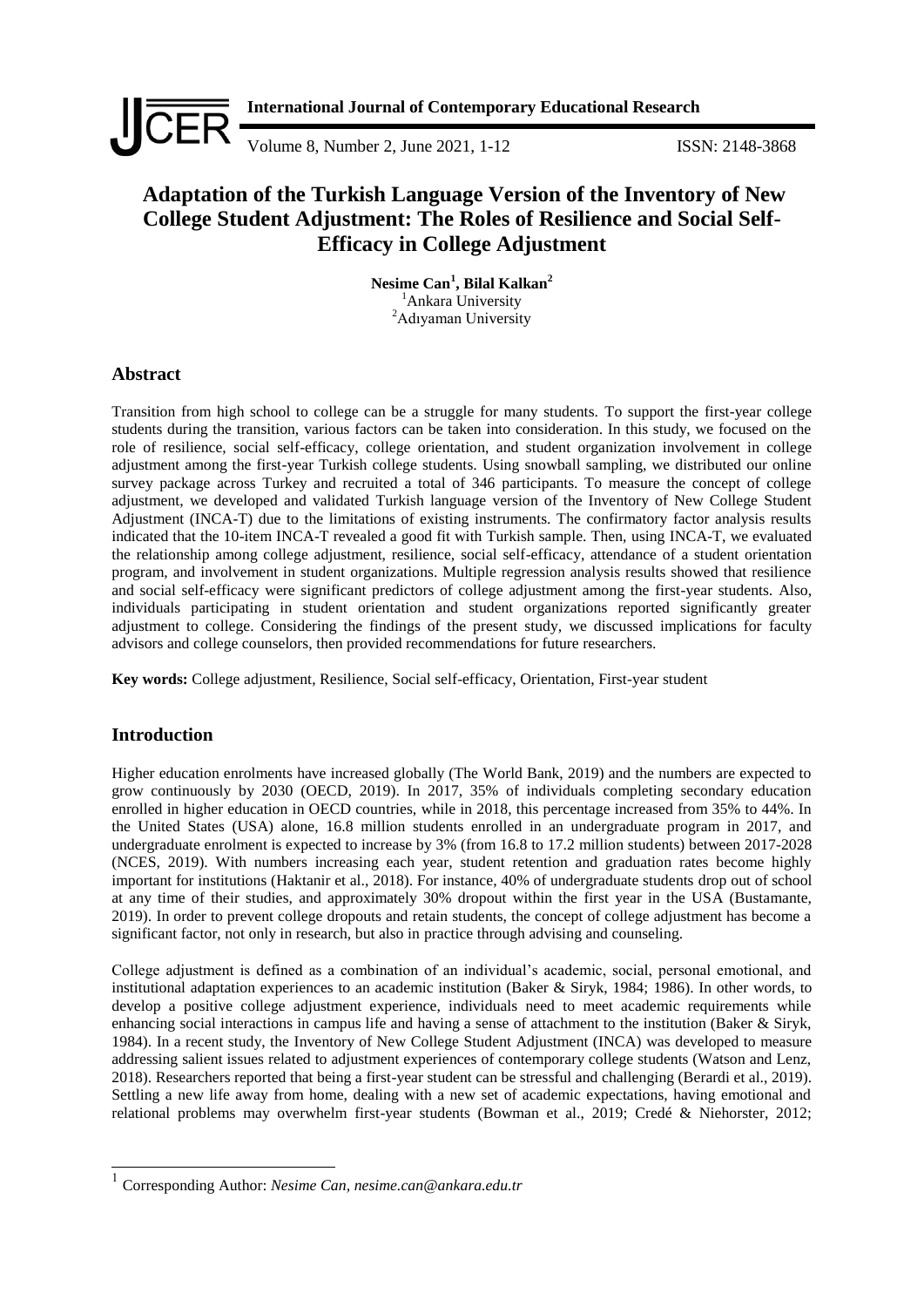Karaman et al., 2019) and these challenges may put students at risk of lower academic functioning, lower wellbeing, and even dropouts (Bruffaerts et al., 2018; Credé & Niehorster. 2012).

Various factors can be taken into consideration in promoting transition to college. Researchers examined the role of generational status (i.e., first-generation vs. continuing-generation of college students) (Asperlmeier et al., 2012; Yang, 2020), social support (Berardi et al., 2019; Quan et al., 2014), parental attachment (Bishop et al., 2019), familial factors (Karaman & Sari, 2020), and orientation attendance (Martin & Dixon,1994; Perrine & Spain, 2008) in relation to college adjustment. Although freshman orientation programs have become a norm at academic institutions, researchers (e.g., Martin & Dixon, 1994; Perrine & Spain, 2008) found no significant relationship among freshmen"s orientation attendance, college adjustment, and retention. However, the most recent of these studies were conducted more than a decade ago during which college student orientation might have drastically transformed.

Taken all together, the literature provides information regarding the relationship between college adjustment and conceptually related factors (e.g., Bishop et al., 2019; Haktanir et al., 2018; Karaman & Sari, 2020). However, research results should not be overlooked, as results may change across regions and countries. In the present study, we aimed to examine college adjustment and its relationship with resilience, social self-efficacy, student involvement in college orientation and student organizations among first-year undergraduate students in Turkey. To assess the concept of college adjustment, a proper instrument was needed due to the limitations of existing instruments, which are comprehensive and not theory driven. Thus, we decided to translate the INCA (Watson & Lenz, 2018), which is a 14-item scale, into Turkish language and evaluate its psychometric properties instead of developing a new instrument, as the INCA is a practical, reliable and cross culturally validated instrument. Then, we utilized the INCA-T in analysis.

# **Resilience and Social Self-Efficacy**

The term resilience means bouncing back from a negative emotional experience and adapting a stressful and challenging situation well (Masten, 2014). As college is a particularly stressful time for many young adults with leaving home and transitioning into a new chapter of life, resilience becomes a critical concept for college students. Haktanir and colleagues (2018) conducted a study to assess the relationship between resilience, academic self-concept and college adjustment among first-year students. The study results showed that students reporting higher resilience tended to report higher college adjustment. Banyard and Cantor (2004) examined college adjustment among trauma survivors and found that individuals making positive meaning from traumatic experience tend to report higher resilience and positive adjustment. According to Kim and Lee (2018), being a resilient student not only made college adjustment easier but also helped with college to work transition. Further, the results indicated that resilient students were likely to use more emotion regulation strategies and had higher career satisfaction compared to maladaptive students (Kim & Lee, 2018).

Individuals" abilities to engage in social relationships and perceived social support are also positively related concepts to adjustment to college (Azmitia et al., 2013; Kingery et al., 2019; Medina, 2018). However, individuals' belief in their abilities to develop and maintain a social relationship is different from an actual social interaction, and this is called social self-efficacy (Wright el al., 2013). The term social self-efficacy is based on the self-efficacy theory of Albert Bandura, which asserts that the expected outcome of a situation is greatly associated with individuals" perceived ability about the situation (Wright el al., 2013, p. 219). In other words, when a college student is confident going out with others and communicating with them, this student will likely to believe that talking and going out with others will enhance their social relationship. Although researchers found that self-efficacy positively related with college and life satisfaction (DeWitz & Walsh, 2002; Wright & Perrone, 2010), and mediated the association between attachment anxiety and feelings of loneliness and depression (Wei et al, 2005), there is scant literature available in regard to the relation between social selfefficacy and college adjustment among first year students.

# **Higher Education in Turkey**

Higher education enrolment numbers have been increasing since 2005 in Turkey (Our World in Data, 2014), and 7.2 million students enrolled in an undergraduate program in 2019, while 1.1 millions of whom were freshmen students (CHI, 2019). In Turkey, admission to an undergraduate program is determined based on the central university entrance exam and placement (CUEEP) results. The CUEEP, which is the only criterion determining the university and program admission results, takes place once a year and may cause students to get stressed about their academic and professional lives. Since the admission is based solely on the CUEEP scores, changing majors in Turkey is quite strenuous. In order to change a major, students need to retake the exam and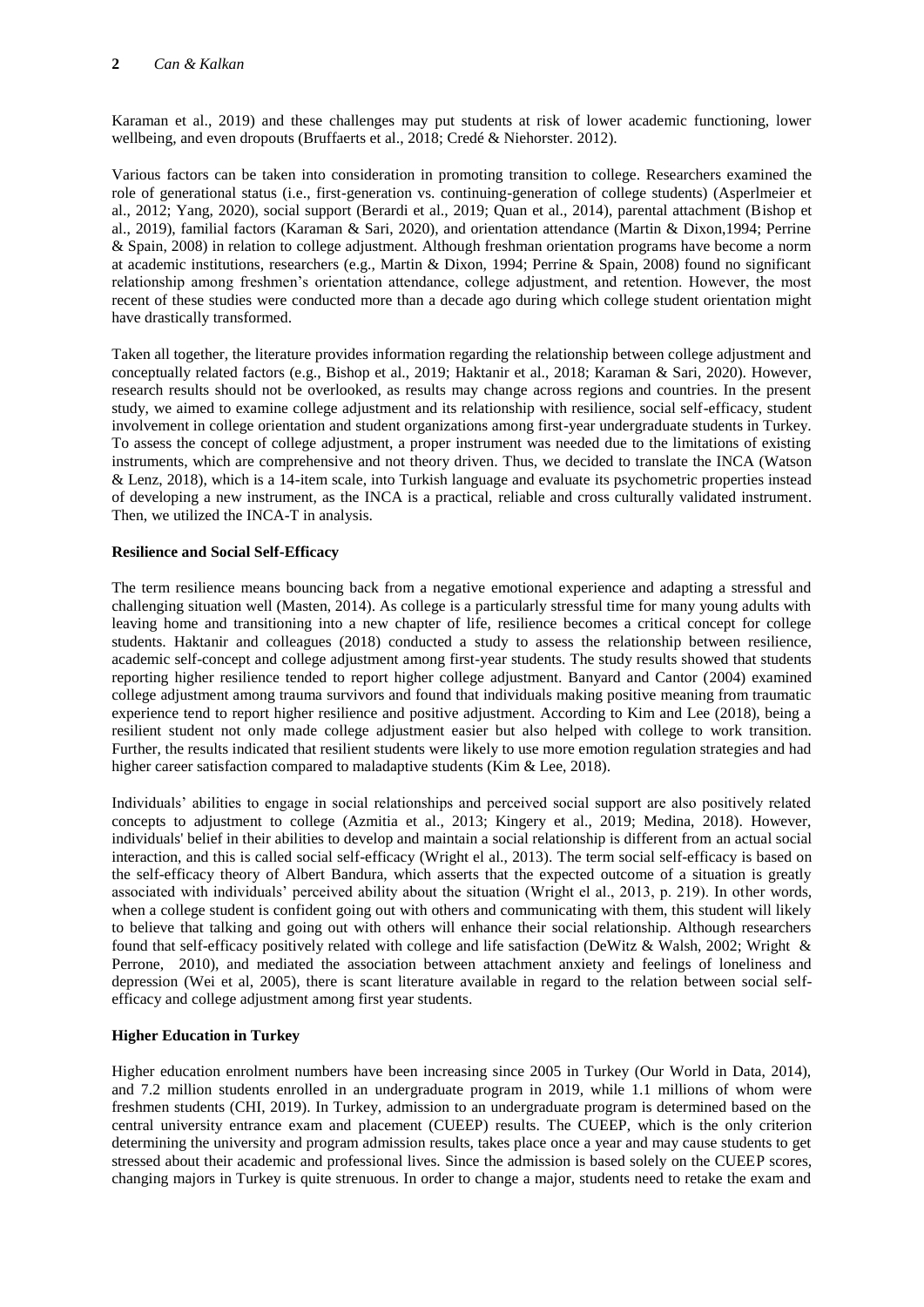wait at least a year to apply to a different program. Consequently, many students who had different interests or dreams feel trapped in a program they selected only because they could not score higher in the CUEEP. Therefore, first-year students in Turkey may experience unique stressors in the transition and may need extra support to develop positive adjustment to retain and graduate on time (Bülbül & Acar-Güvendir, 2014; Dogan, 2012; Mercan & Yıldız, 2011). Nevertheless, there are not yet sufficient support mechanisms designed at universities. For instance, the office of student affairs and faculty advisors are two main support resources, but they only provide assistance to first-year students with course enrolment. Although counseling centers could be another resource for freshmen, only limited numbers of universities have well-established counseling centers in Turkey and many university counseling centers are understaffed (Ulus et al., 2019). Therefore, professionals working in these centers serve all students with numerous problems in the university with their limited time (Erkan et al., 2011). Ultimately, not all universities provide orientation programs for first-year students. Therefore, not only we believe that further investigation on the topic is warranted, but we also believe that firstyear students" needs may be overlooked in such circumstances.

#### **College Adjustment Research in Turkey**

Several studies investigated the role of numerous variables (e.g., coping styles, resilience, social support, optimism, problematic internet usage, etc.) in relation to first-year college adjustment in Turkey (İkiz et al., 2015; Rahat & İlhan, 2016; Soncu Buyukiscan, 2018; Yalim, 2007). Researchers reported positive relationships with college adjustment, social support, coping style (Rahat & Ilhan, 2016), and resilience as well as optimism (Yalim, 2007). A qualitative study conducted by Sevinc and Cem (2014) examined common factors negatively affecting college adjustment, and findings indicated that lack of support from faculty, campus friends, and family were some of the main factors of negative college adjustment. In the same study, a sense of limited connection to an academic institution and participation in social activities were also listed as additional negative factors. Additionally, while a limited number of universities provide an orientation program for freshmen students in Turkey, to our knowledge, only one study examined the effectiveness of a brief orientation program in a Turkish university (Sevim & Yalcin, 2006). Although student participants reported finding the orientation somewhat useful, the results showed no difference in college adjustment scores between individuals attending the program and those who did not attend (Sevim & Yalcin, 2006). In a recent study, researchers developed an online orientation system for international students to cultural adjustment and evaluated its effectiveness (Coskunserce & Bedir Eristi, 2017). However, this program was designed for international students, and no recent study was conducted with first-year domestic students to facilitate their adaptation through an online orientation program.

During our examination of research findings on college adjustment in Turkey, we noticed a few shortcomings. First of all, most researchers recruited participants from one institution (e.g. Bülbül, & Acar-Güvendir, 2014; Mercan & Yıldız, 2011; Rahat & İlhan, 2015; Soncu Buyukiscan, 2018). Additionally, the instruments that were used in studies were flawed as they appear to be long with a large number of items, not providing an overall total score, and not being theory driven. Therefore, we decided to translate and adapt the *Inventory of New College Students Adjustment* (INCA; Watson & Lenz, 2018), which is a 14-item and 2 factor scale, into the Turkish language to contribute literature by providing an alternative college adjustment instrument. Since the INCA is cross culturally validated (Pester et al., 2018) and a brief instrument assessing students" college adjustment, this instrument can be an asset to Turkish college adjustment literature.

Additionally, considering our review of global and national literature on adjustment to college, we aimed to contribute to the knowledge base by examining the relationship between resilience and social self-efficacy with college adjustment among first-year students by recruiting participants across Turkey. First-year students describe the transition as a stressful situation, therefore we decided to use resilience as a predictive factor for college adjustment. Also, researchers reported the importance of social support for college students in many studies (Bakioglu, 2019; Ozkan & Yılmaz, 2010; Rahat & İlhan, 2015); however, the relation between college adjustment and social self-efficacy remains unexamined (Zorlu Yam & Tüzel İşeri, 2019). Thus, we included social self-efficacy, resilience, college orientation attendance, and student organization involvement as study variables and examined their relationship with adjustment to college.

# **Method**

#### **Participants**

Participants of the study were first-year college students who were enrolled in higher education programs in Turkey during the 2019-2020 academic year. A total of 346 first-year undergraduate students across Turkey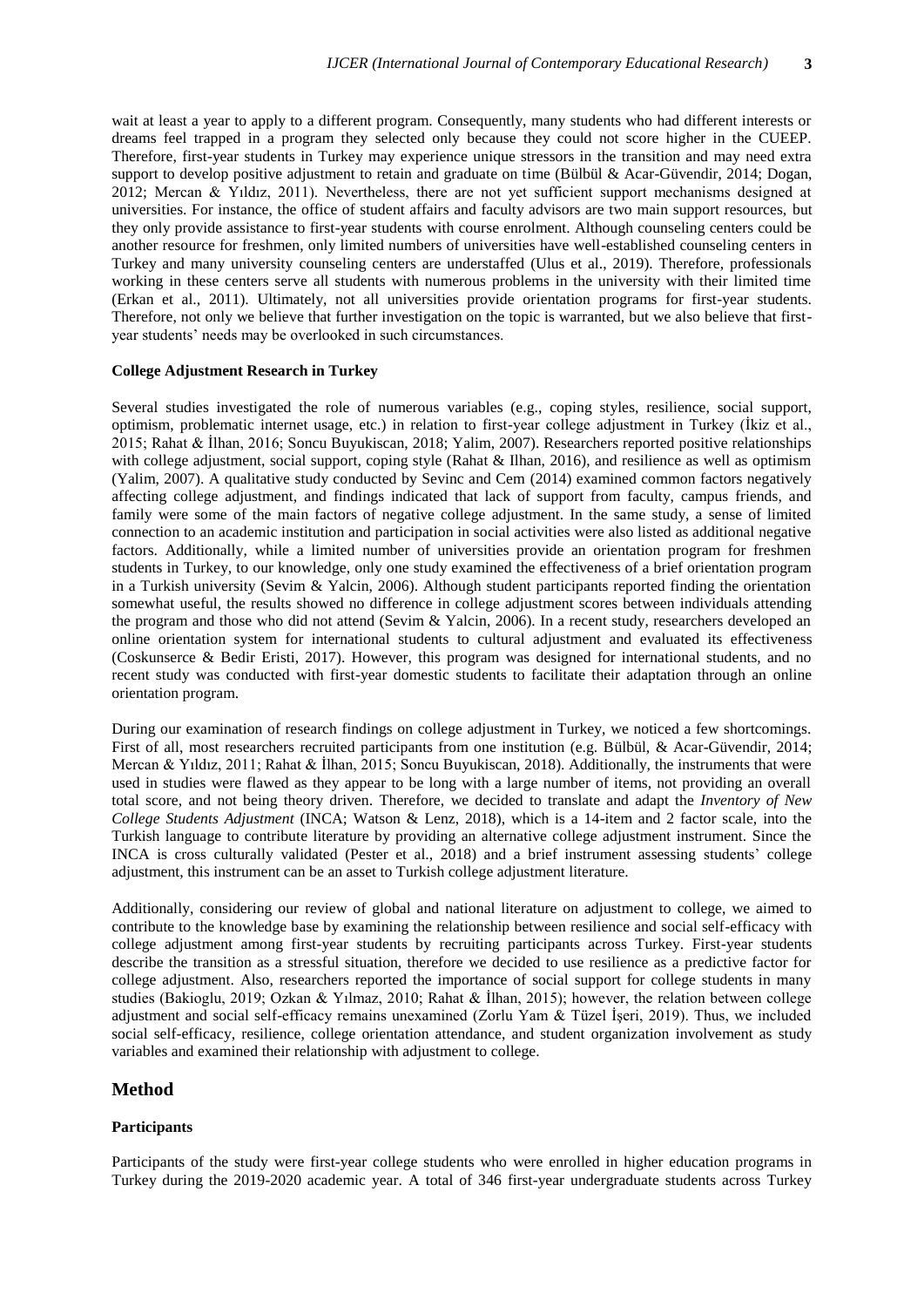participated in the study. The mean age of participants was 19.4 years, range between 17 and 42 years (SD  $=$ 2.87). Eighty-nine participants were male (25.7%) and 257 were female (74.3%). Twenty-eight (8.1%) reported that they completed a one-year of English preparatory class before starting their freshman year and 318 (91.9%) reported that they started their freshmen year without preliminary coursework. In terms of orientation, 150 participants (43.4%) indicated that they attended the first-year student orientation program and 196 (56.6%) did not attend any orientation program to ease their transition from high school to college. Eighty-three (24%) indicated as being involved and a member of a student organization at university, while 263 (76%) reported no involvement. Fifty-nine of the participants (17%) reported that they lived with their families and 287 (83%) reported that they lived in a dorm or an apartment with their friends.

# **Measures**

### *Inventory of New College Student Adjustment*

The INCA was developed by Watson and Lenz (2018) in order to help college student personnel and college counseling staff in assessing first-year college students" adjustment difficulties. Watson and Lenz (2018) conducted their study with 474 freshmen enrolled in a public university in the USA. The INCA has 14-items, using 4-point Likert scale as 1 *strongly disagree* and 4 *strongly agree*. Total scores of the INCA range from 14 to 56 with higher scores indicating higher college adjustment levels of the first-year students.

As a theory driven instrument, the INCA initially was developed based on Tinto"s (1988) theory of student departure considering 10 domains of student adjustment including (a) psychological health, (b) family/social support, (c) financial support, (d) academic expectations, (e) positive realistic expectations, (f) resiliency and coping skills, (g) relationships, (h) connectedness, (i) career maturity, and (j) life experiences (Watson & Lenz, 2018, p.6.) with 113 items. After completing exploratory factor analyses (EFA) and confirmatory factor analyses (CFA), Watson and Lenz (2018) found that 14-items INCA had two subscales. The first subscale was labelled as *supportive network* because items were assessing relationships with peers and family. The second subscale was labelled as *belief in self* because items in this factor were assessing self-perceptions of an individual's achievement in college (Watson & Lenz, 2018). The reliability coefficient alpha score for the fullscale was .86. Moreover, convergent validity was completed by the researchers between INCA Supportive Network and Multidimensional Scale of Perceived Social Support (MSPSS; Zimet et al., 1988), and INCA Belief in Self and Academic Self-Concept Scale (ASCS; Reynolds et al., 1980). The validity analyses showed that subscales were valid,  $α = .83$  for supportive network and  $α = .77$  for belief in self (Watson & Lenz, 2018, p. 11). Two studies used the INCA and reported high levels of reliability. A study conducted with 514 freshmen students in the USA reported the reliability coefficient alpha score as .86 (Haktanir et al., 2018). Another study with 696 Ghanaian students in Ghana, Africa reported the reliability coefficient alpha score for both subscales as .74 (Pester et al., 2018). The reliability analyses of the current study showed that the Turkish version of INCA was reliable. The Cronbach"s alpha reliability coefficient of the full-scale was .74.

# *Social Efficacy and Social Outcome Expectations Scale - Turkish*

Social Efficacy and Social Outcome Expectation Scale (SEOES) is an 18-item 5-point Likert scale (1 *strongly disagree* and 5 *strongly agree*) instrument developed by Wright, Wright, and Jenkins-Guarnieri (2013) for the purpose of measuring (a) social expectations of people in their relationships via assessing how they perform tasks in social relationships and (b) outcome expectations in regard to engagement of relational tasks (p. 220). The instrument"s theoretical background is based on Bandura"s social-efficacy theory. The SEOES has two subscales, namely as follows: "social efficacy expectations" and "social outcome expectations" (Wright et al., 2013, p. 223). The reliability coefficient alpha score for the full-scale was .96, social efficacy expectations was .96, and social outcome expectations was .91. The SEOES was translated into Turkish (SEOES-T) by Akin and Akkaya (2015). They found that the instrument had a high level of reliability and reported the reliability coefficient alpha for the full scale as .94, social efficacy expectations as .93, and social outcome expectations as .88 (Akin & Akkaya, 2015, p. 209). The current study also found that SEOES-T had a high level of reliability and reliability coefficient alpha of the full-scale was .92.

# *Brief Resilience Scale - Turkish*

Brief Resilience Scale (BRS) was developed in order to assess the level of resilience (Smith et al., 2008). The instrument development study was conducted with four different samples of participants in the USA. The sixitem 5-point Likert scale (1 *strongly disagree* and 5 *strongly agree*) instrument had a high level of reliability with all four samples, .84, .87, .80, and .91 respectively (Smith et al., 2008). The BRS was translated into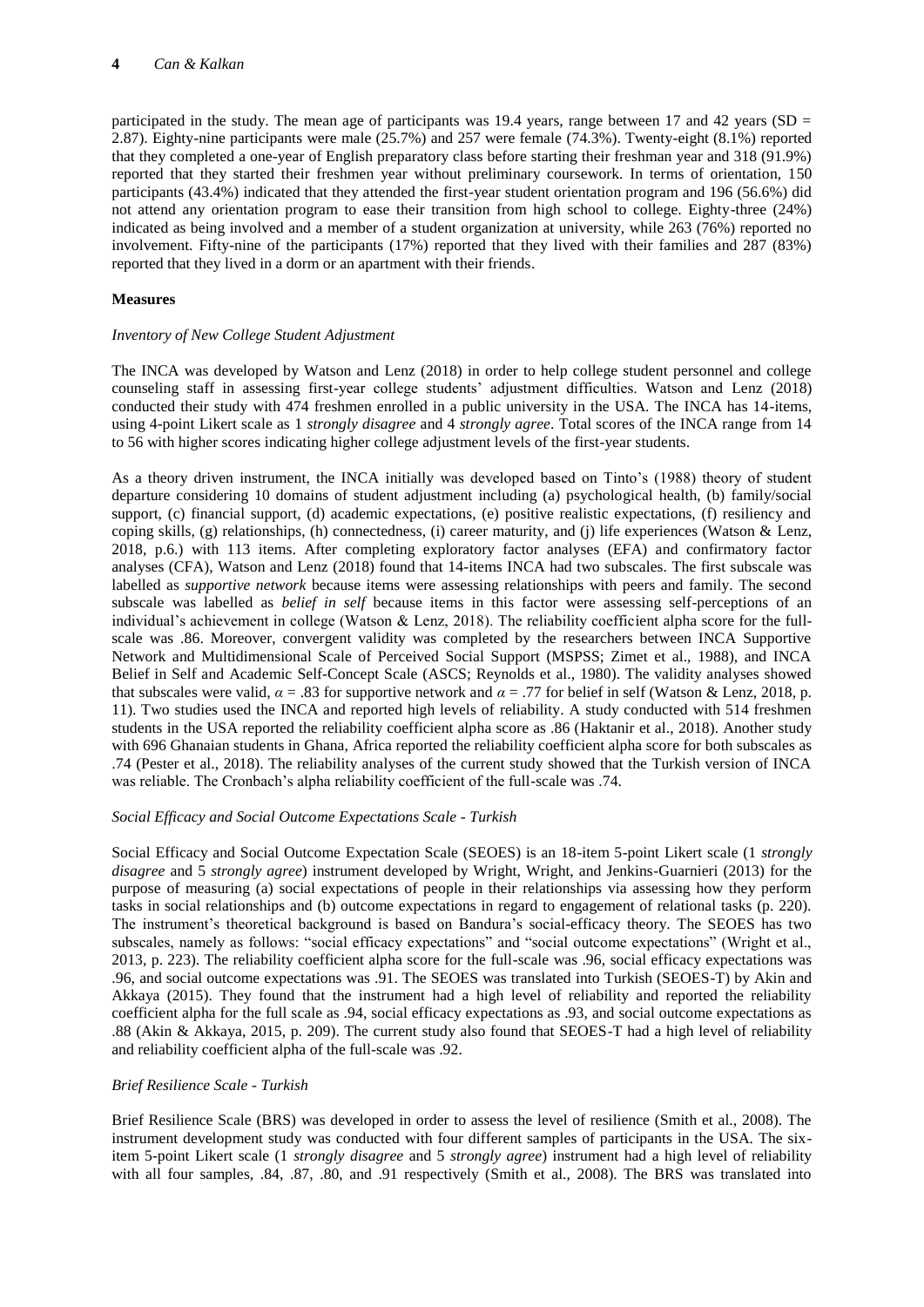Turkish (BRS-T) by Haktanir and colleagues (2016). The psychometric properties of the BRS-T showed that the instrument was reliable ( $a \geq .70$ ). The present study's reliability level was also sufficient for the full-scale ( $a =$ .80).

#### **Procedure**

### *Instrument Translation*

The forward and backward translation methods were utilized during the translation process. The INCA was initially translated into Turkish by 2 experts in the field of counseling. After translating the instrument from English to Turkish, reverse translation was completed by 2 other experts in the field of education in order to compare the acceptability and accuracy of the Turkish translations. The final version of the instrument in Turkish was created by the lead researcher of the current study.

#### *Data Collection and Participant Recruitment*

The present study consists of four questionnaires including the demographic questionnaire, the Turkish version of INCA (INCA-T), the Social Efficacy and Social Outcome Expectations Scale - Turkish (SESOES-T), and the Brief Resilience Scale - Turkish (BRS-T). Upon receiving institutional review board approval from the first author"s institution, the data were collected by utilizing an online survey created through an online data collection website. Based on the snowball sampling method, we shared the survey link with first year college students as well as first-year course instructors with a request to disseminate the survey link to their students. Participation was voluntary and the online data collection method was used as the only method to obtain data for the current study.

#### **Data Analysis**

### *Statistical Power Analysis*

For confirmatory factor analysis, we followed Steven"s (2009) criteria of *n/p* ≥ 15 to determine the adequacy of the sample size. The INCA (Watson & Lenz, 2018) included a total of 14 items; thus, a minimum of 210 participants were required. Given that we obtained data from 346 freshmen, our *n/p* ratio was 24.71, indicating that our sample size was adequate for determining the quality of model fit. Additionally, we carried out a G\*Power analysis to determine the minimum number of participants required to find a statistically significant difference for a multiple regression analysis with two predictor variables and a t-test when a medium effect size existed at .80 power and .05 alpha level. Our findings showed that we needed at least 82 participants to conduct these separate analyses. Considering our sample size of 346, our sample exceeds the minimum requirement.

#### *Preliminary Analysis*

After transferring survey data into SPSS, we inspected our data for any unusual entries. All participants completed the survey. There were no missing data and no outliers. Then we reverse coded items as needed. We inspected test assumptions, such as normality, Mahalanobis distance, Cook"s distance, linearity, and homoscedasticity to determine whether any data points influencing the results existed. The results showed that assumptions were met. The sample size was sufficient  $(n = 346)$ . The relationship between dependent and independent variables was linear. Mahalanobis results and critical values were used, and no outliers were detected. There was no multicollinearity. Tolerance values less than .2 cause of concern (Menard, 1995). Tolerance values for SEOES-T and BRS-T were .959. Moreover, VIF value of greater than 10 indicates multicollinearity (Neter, Wasserman, & Kutner, 1989). VIF values for SEOES-T and BRS-T were 1.043. Skewness and kurtosis scores were -.421 and .937, respectively. We detected no unusual data points and proceeded with the primary analysis.

#### *Primary Analysis*

To conduct a confirmatory factor analysis, we used the SPSS Analysis of Moment Structures (AMOS) software. Additionally, we used SPSS to carry out a multiple regression analysis to discover the predictive roles of resilience and social self-efficacy on college adjustment. Finally, we ran two separate independent-samples t-test to compare groups based on their attendance in college student orientation and whether or not they were a member of a student organization.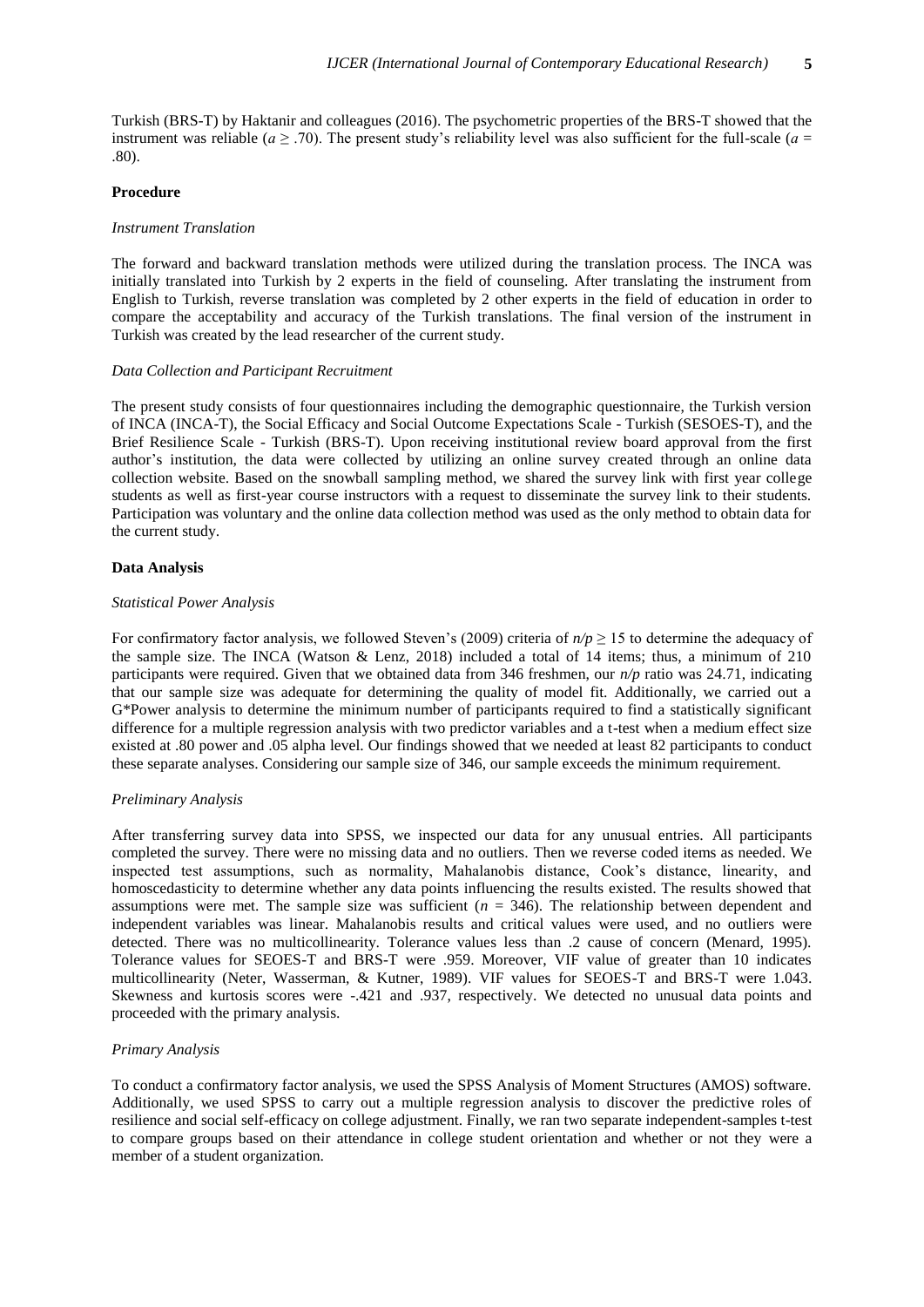# **Results**

#### **Study 1**

In this study, we conducted a CFA for continuous data using a maximum likelihood (ML) estimation to investigate the psychometric properties of the Inventory of New College Student Adjustment (INCA; Watson & Lenz, 2018) among a first-year Turkish college student population from various universities. The ML was utilized due to the existence of evidence for multivariate normality as evidenced by Mahalanobis distance statistics. Widely accepted and researched CFA indices for assessing model fit were selected (Mvududu & Sink, 2013). We examined chi-square statistics as well as several goodness-of-fitness indexes, including comparative fit index (CFI), goodness of fit index (GIF), root-mean-square error of approximation (RMSEA), standardized root-mean square residuals (SRMR), Tucker-Lewis index (TLI), Akaike Information Criterion (AIC), and Expected Cross Validation Index (ECVI). The determine the adequacy of the values associated with each statistic, we used the proposed acceptable model fit values of above .90 for CFI, GFI, and TLI while an RMSEA value of below .08, and an SRMR value of below .06 (Dimitrov, 2012; Marsh et al., 2004; Mvududu & Sink, 2013). Though a rule of thumb is not proposed for AIC and ECVI, these values allow researchers to compare models and the lower these values are the better (Schermelleh-Engel & Moosbrugger, 2003; Schumacker & Lomax, 2010). The primary analysis of the model fit with no modifications on any of the items  $(n = 14)$  showed an unacceptable model fit,  $\chi^2(76) = 266.15$ , p < .05, RMSE = .09, SRMR = .08, CFI = .80, GFI = .90, TLI = .76, AIC= 324.15, and ECVI = .94 (CI90% .81-.1.10). In the final model, we eliminated four items from the original INCA instrument and paired error terms for items 2 and 3 as well as items 9 and 10. The items that were removed were not theoretically related to the two subscales we retrieved in this study, as they appeared to focus on challenging courses and the ability to be genuine with others. We re-ran the analysis with a total of 10 items. Overall, the 10-item model with two factors revealed good fit to the data and no more applicable modification recommendations existed,  $\chi^2$  (32) = 70.19, p < .05, RMSE = .06, SRMR = .05, CFI = .95, GFI = .96, TLI = .93,  $AIC = 116.19$ , and  $ECVI = .34$  (CI90% .28-.42) (see Table 1). All indices in the final model demonstrated improvements over the first model. The CFA was carried out and a two-factor solution with 10-items was shown in Figure 1.

Table 1. Results of Confirmatory Factor Analysis for the INCA-T

| Variable                  |           | df   | GFI | <b>CFI</b> | <b>RMSEA</b> | AIC    | ECVI |
|---------------------------|-----------|------|-----|------------|--------------|--------|------|
| <b>INCA-T First Model</b> | 266.15 76 |      | .90 | .80        | .09          | 324.15 | .94  |
| <b>INCA-T</b> Final Model | 70.19     | - 32 | .96 | .95        | .06          | 116.19 | .34  |

*Note.* CFI = Comparative Fit Index; GFI = The Goodness of Fit Index RMSEA = Root-Mean-Square Error of Approximation; AIC = Akaike Information Criterion; ECVI = Expected Cross Validation Index.



Figure 1: INCA-T Final Model in CFA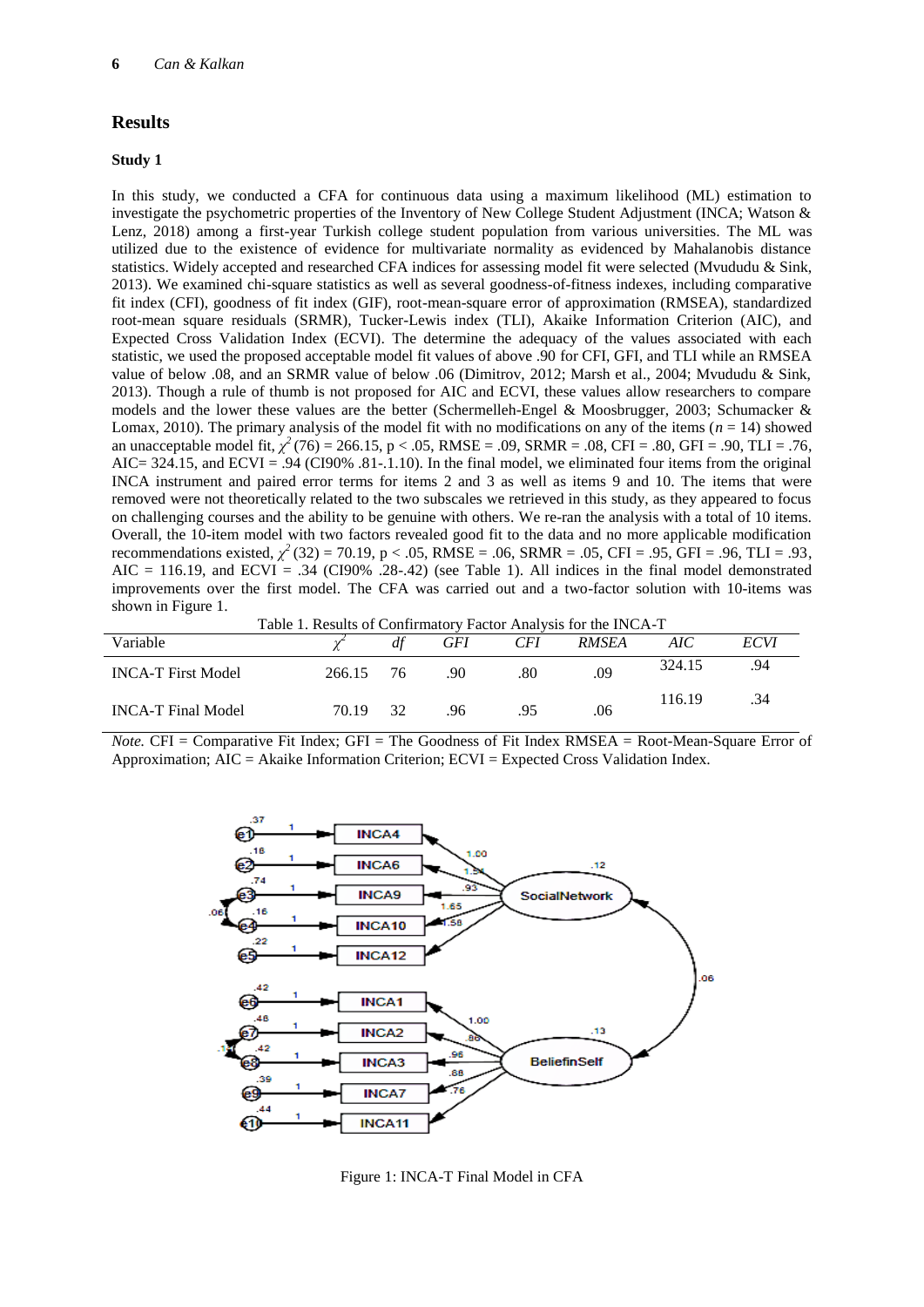#### **Study 2**

In the second study, we tested the assumptions of multiple regression analysis (see the preliminary analysis section for details). The analysis results showed that all assumptions were met. After that, we ran a multiple regression analysis to understand the relationship among college adjustment, resilience, and social self-efficacy. We also carried out several group comparison tests to ascertain whether college adjustment differed across subgroups, such as attendance to college student orientation and involvement in student organizations.

| Table 2. Summary of Multiple Regression Analysis |     |         |     |      |     |       |     |  |
|--------------------------------------------------|-----|---------|-----|------|-----|-------|-----|--|
| Variable                                         | B   | SE B    |     |      | sr  |       |     |  |
|                                                  |     |         |     |      |     | 60.71 | .26 |  |
| Resilience                                       | .31 | .04     | .35 | 7.39 | .12 |       |     |  |
| Social Self-Efficacy                             | .12 | $.02\,$ | .31 | 6.50 | .09 |       |     |  |

A simultaneous multiple regression analysis investigating the predictive role of resilience and social selfefficacy in estimating college adjustment was conducted. Results suggested that both predictor variables (i.e., resilience and social self-efficacy) significantly predicted college adjustment among freshmen,  $F(2, 343) =$ 60.71,  $p < .001$ ,  $R^2 = .26$  (adjusted  $R^2 = .26$ ). This effect size value (i.e., .26) indicates a large effect size (Field, 2013). When the predictor variables were examined individually, resilience scores uniquely explained 12% of the variation in college adjustment scores  $B = .31$ ,  $p < .001$ , while social self-efficacy scores made a unique contribution of 9%,  $B = .12$ ,  $p < .001$  (see Table 2).

Additionally, we examined our data across two specific demographic variables that may be related to college adjustment. First, we ran an independent-samples t-test to compare the degree of college adjustment based on participation in a college orientation at the beginning of the year. During our analysis we discovered that freshmen students who attended to student orientation reported significantly greater adjustment to college,  $t(344) = 2.11$ ,  $p = .04$ , Cohen's  $d = .23$  (see Table 3), indicating a small effect size (Cohen, 1992). Second, we compared college adjustment based on membership to a student organization. Our data revealed that freshmen students who were a member of a student organization reported higher levels of adjustment to college, *t*(344) = 3.58,  $p < .001$ , Cohen's  $d = .47$  (see Table 3), indicating an approximately medium effect size (Cohen, 1992).

|                                         | Yes   |      | No    |      | t(344) |      | Cohen's $d$ |  |
|-----------------------------------------|-------|------|-------|------|--------|------|-------------|--|
|                                         | M     | SD.  | M     | SD   |        |      |             |  |
| <b>Attended Freshmen</b><br>Orientation | 29.32 | 3.79 | 28.40 | 4.18 | 2.11   | .04  | .23         |  |
| Member of a Student<br>Organization     | 30.16 | 3.58 | 28.37 | 4.08 | 3.58   | .001 | .47         |  |

Table 3. Summary of Independent-samples T-test Analysis

#### **Discussion**

The present study had two purposes. The first one was to translate the INCA into Turkish language and evaluate the psychometric properties with Turkish first-year college student sample. The second purpose was to assess the relationship between college adjustment and related concepts such as resilience, social self-efficacy, participation in college orientation and involvement into a student organization. We believe that the findings of the present study fill a gap in the literature as well as provide implications for practitioners and future researchers.

#### **Study 1**

The original version of the INCA is a 14-item instrument and developed with first-year students in the USA to assess college adjustment struggles (Watson & Lenz, 2018). Then, Pester and colleagues (2018) used the INCA with Ghanaian college students, evaluated and reported the validity evidence for Ghanaian sample after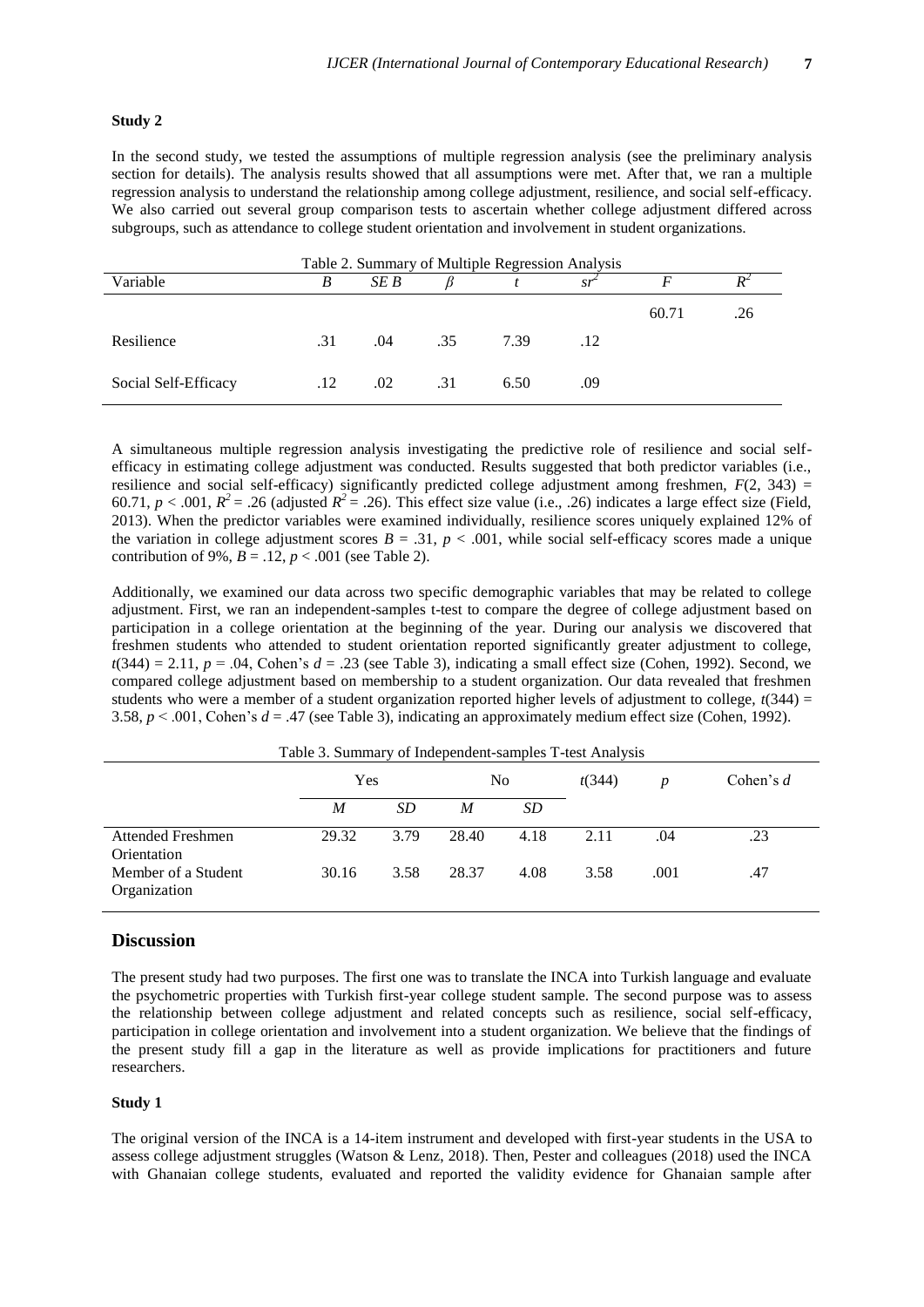modifications and removing 1 item. In the current study, collecting data from the first-year college students in Turkey, our results also confirmed a two-factor scale after modifications and removing 4 items from the original instrument. It was important to note that 3 of the deleted items (5 [*Challenging courses make me a better student*], 8 [*I always see the good in situations*], and 13 [*I know what I will do after graduation*]) were belonged to belief in self subscale. Since individuals participating in the present study live in a collectivistic culture in Turkey, necessary item removal from the belief in self subscale can be interpreted in relation to the meaning "belief in self" in this culture. Researchers stated that individuals from individualistic cultures tend to value selfesteem while individuals from collectivistic cultures tend to value self-criticism rather than self-esteem (Konrath, 2012). It can also be interpreted that participants might find supportive network items more relatable since previous research results indicated a positive relationship between social support and college adjustment among Turkish first-year students (Rahat & Ilhan, 2016; Sevinc & Cem, 2014). Additionally, after carrying out factor analyses, one item from each subscale yielded under the other subscale (4 [*My classmates value my opinion*] and 11 [*My family's support makes me feel stronger*]). This change might be related to differences in cognitive processes in different cultures (Lenz, Soler, Dell"Aquila, & Uribe, 2017). The final version of the INCA-T consists of a total of 10 items including 5-items per subscale. Thus, we conclude that the INCA-T is a brief, practical, and valid instrument with a capacity to contribute to evidence-supported practices in Turkey. It is important to note researchers tend to use following instruments to measure the concept of adjustment to college in Turkey; the Adjustment to University Scale (Akbalık, 1997), the University Life Scale (Aladağ et al., 2003) and the Adjustment to University Life Scale (Aslan, 2015). However, some of these instruments are impractical due to the number of items included. Additionally, some of these instruments consist of various subscales and were not necessarily developed based on a theory. However, the INCA (Watson & Lenz, 2018) was initially developed using Tinto's (1988) theory of student departure as a framework. Therefore, as a practical and brief instrument, the INCA-T can be an option for practitioners and researchers working on adjustment to college issues.

# **Study 2**

In the present study, we found that resilience and social self-efficacy together predicted 26% variance in college adjustment scores of the first-year students. Individually, resilience predicted 12% and social self-efficacy predicted 9% variance in college adjustment. Our findings were consistent with the extant literature (e.g. Haktanir et al., 2018; Yalim, 2007) meaning that individuals with higher resilience reported higher college adjustment. Previous researchers examined the level of social self-efficacy among undergraduate students (e.g. Bakioglu, 2019; Zorlu Yam & Tüzel İşeri, 2019); however, the relation between college adjustment and social self-efficacy was unexamined. Therefore, we believe that we closed a gap in literature with our findings claiming that social self-efficacy is a significant predictor of college adjustment.

Researchers reported no correlation between orientation attendance and adjustment to college and retention among the USA freshmen students (Martin & Dixon, 1994; Perrine & Spain, 2008). However, the present study results showed that participants attending college orientation reported significantly greater adjustment to college. Our result also contradicted with another study which was conducted with Turkish samples, as their findings indicated no difference in college adjustment scores between individuals attending the orientation program and those who did not attend (Sevim & Yalcin, 2006). Since the previous research studies conducted almost two decades ago, the content of college student orientation programs might have changed, and this could be the reason for contradiction between previous and present findings.

Theory behind adjustment to college includes several aspects, however both Baker and Siryk (1986) and Tinto (1988) stated that social support is one of the most important aspects of adjustment to college. Moreover, previous studies reported that receiving social support predicted college adjustment with Turkish samples (Sevinc & Cem, 2014; Rahat & İlhan, 2016). The results of the present study showed that freshmen students engaging in student organizations reported higher college adjustment than their peers. Therefore, it is possible to infer that individuals participating in student organizations may receive social support. Additionally, freshmen students engaged in student organizations can develop new relationships on campus, and student organization membership may give students a sense of belonging to their institution. Both these interpretations can also positively contribute to college adjustment. In conclusion, our results asserted the importance of attending orientation and participating in student organizations during the first year of college for a smooth adjustment to a new academic and social environment.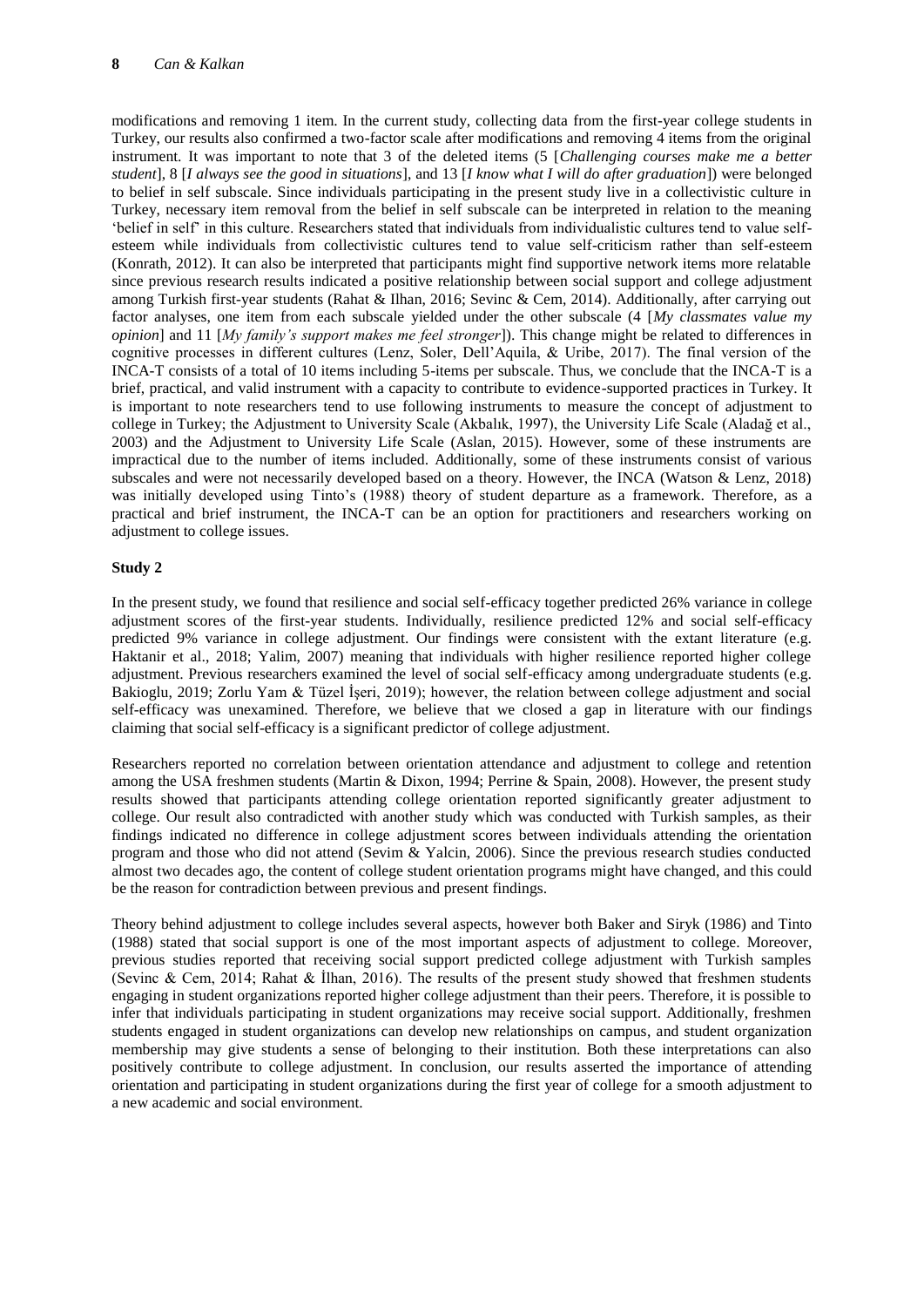# **Implications, Recommendations and Conclusion**

Considering the existing literature and the current study results, individuals working with first-year students (e.g. faculty advisors, college counselors, and researchers) can utilize the present study results in various ways. For instance, faculty advisors continuously work with a large number of students on top of their coursework and research practices in Turkey. The INCA-T can be a practical tool to assess college adjustment scores of firstyear students. Considering the results, advisors may arrange individual or group meetings with struggling students and subsequently utilize the INCA-T to monitor students" college adjustment status. As the present study results suggest, faculty advisors may encourage students to become involved with student organizations. We also suggest that each university should design an orientation program for first-year students to ease student adaptation. The orientation programs may provide information about student organizations and ways to support students to overcome adjustment to college issues. Additionally, faculty advisors can work with the office of student affairs to ensure that all first-year students participate in the orientation program.

As discussed earlier, most university counseling centers are understaffed in Turkey (Ulus et al., 2019), yet students still seek help for various issues including adjustment difficulties (Muezzin & Kaya, 2018). To use time and energy effectively, college counselors may utilize the INCA-T with the first-year students on campus in order to identify struggling students with adjustment to college. Then counselors may develop appropriate interventions for those in need. These strategies may include individual or group interventions focusing on fostering resilience, social self-efficacy and support, as we found these variables significantly contribute to college adjustment. College counselors may also design materials such as brochures and handouts for freshmen. These materials may provide information related to student orientation, available student organizations, and suggestions to enhance students' college network. Such materials and resources can be shared with students online. College counselors may also educate faculty members and advisors about the ways to support first-year students.

Our study findings suggested that resilience and social self-efficacy are significant predictors of college adjustment, yet continued research is needed with these variables to better understand individuals" personal experiences. Therefore, researchers may design qualitative studies to explain first-year students college adjustment experiences in relation to resilience, social self-efficacy, orientation and student organization involvement through interviews. Additionally, researchers conducting experimental or longitudinal studies can utilize the INCA-T to monitor college adjustment over time or across treatments.

Although the present study contributes to the literature and provides implications in many ways, it is not free of limitations. For instance, we recruited more participants than the minimum required numbers; however, there was still a risk of selection bias by selecting known people and friends due to snowball sampling procedure. Another limitation of the study could be social bias. The freshmen students might have discomfort if they were inexperienced in participating in a research study or they might be enthusiastic during the first semester of their college life. Therefore, participants' discomfort or comfort might affect the honesty of their responses.

# **Acknowledgements**

We thank Dr. Abdulkadir Haktanır for his generous support in the process.

## **References**

- Akbalık, G. (1997). Bilgilendirme ve grupla psikolojik danışmanın üniversite birinci sınıf öğrencilerinin üniversiteye uyumları üzerine etkisi [The effect of briefing and group counseling on college adjustment of first year university students]. *Ankara University Journal of Faculty of Educational Sciences (JFES), 30*(1) 159-199.https://doi.org/10.1501/Egifak\_0000000268
- Akin, A., & Akkaya, O. (2015). The validity and reliability study for the Turkish Version of the Social Efficacy and Social Outcome Expectations Scale. *Bartın University Journal of Faculty of Education, 4*(1), 204- 213. https://doi.org/10.14686/BUEFAD. 2015111025
- Aladağ, M., Kağnıcı, D. Y., Tuna, M. E. ve Tezer, E. (2003). University Life Scale: A study on scale construction and construct validity. *Psikolojik Danışma ve Rehberlik Dergisi, 2*(20), 41-47. Retrieved from https://dergipark.org.tr/tr/pub/tpdrd/issue/21440/229865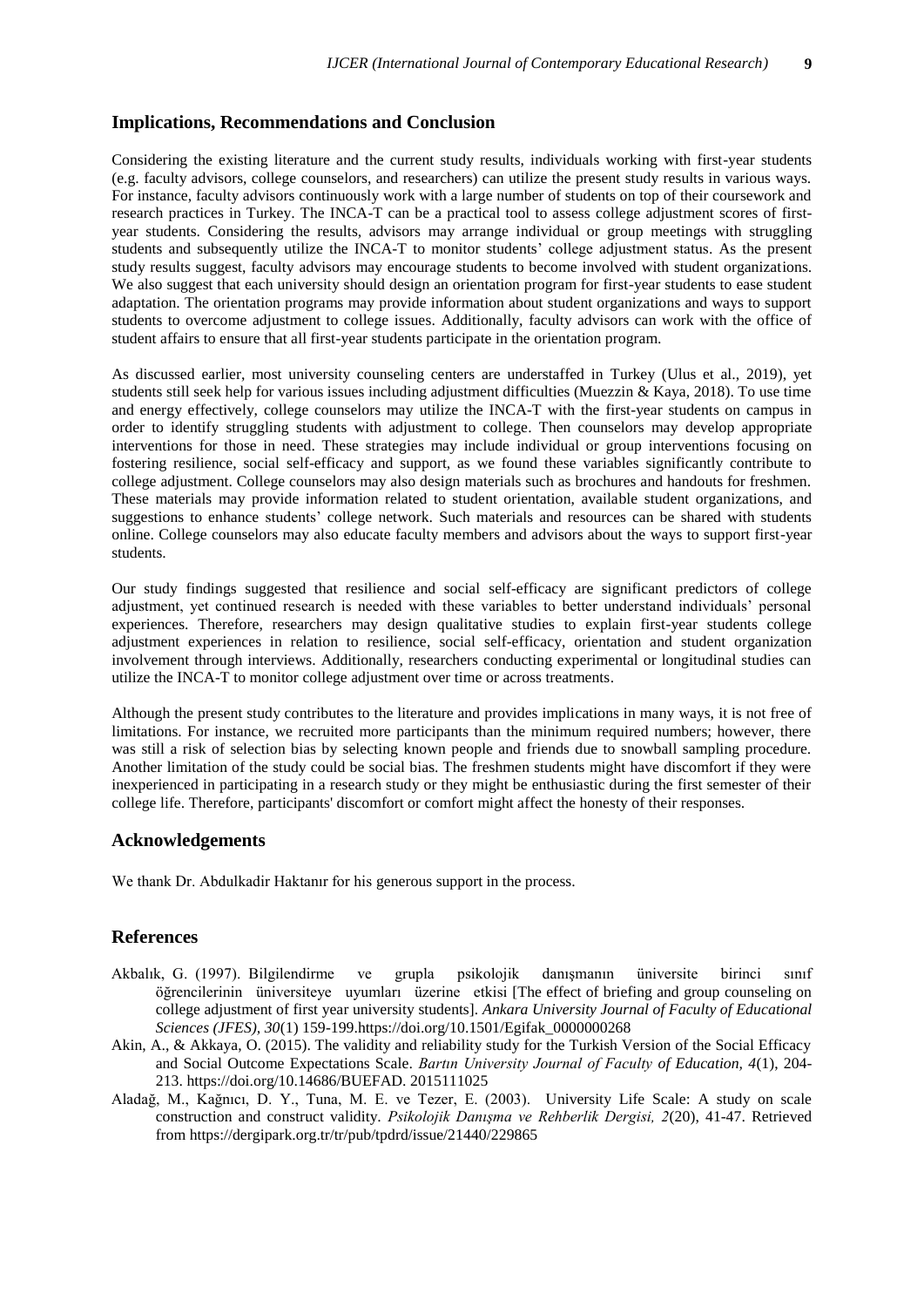- Aslan, S. (2015). Development of Adjustment to University Life Scale. *Hacettepe Üniversitesi Eğitim Fakültesi Dergisi, 30*(4), 132-145. Retrieved from http://efdergi.hacettepe.edu.tr/yonetim/icerik/makaleler/1778-published.pdf
- Azmitia, M., Syed, M., & Radmacher, K. (2013). Finding your niche: Identity and emotional support in emerging adults" adjustment to the transition to college. *Journal of Research on Adolescence, 23*, 744– 761. https://doi.org/10.1111/jora.12037
- Baker, R. W., & Siryk, B. (1984). Measuring adjustment to college. *Journal of Counseling Psychology, 31*(2), 179-189. https://doi.org/10.1037/0022-0167.31.2.179
- Baker, R. W., & Siryk, B. (1986). Exploratory intervention with a scale measuring adjustment to college. *Journal of Counseling Psychology, 33*(1), 31–38.<https://doi.org/10.1037/0022-0167.33.1.31>
- Bakioglu, F. (2019). An investigation of perceived social support and social efficacy in university students. *OPUS-International Journal of Society Researches, 11*(18), 1858-1875. https://doi.org/10.26466/opus.544883
- Banyard, V. L., & Cantor, E. N. (2004). Adjustment to college among trauma survivors: An exploratory study of resilience. Journal of College Student Development, 45(2), 2007-221. resilience. *Journal of College Student Development, 45*(2), 2007-221. https://doi.org/10.1353/csd.2004.0017
- Berardi, L., Sanchez, B., & Kuperminc, G. (2020). Predictors of natural mentoring relationships and students' adjustment to college. *Journal of Community Psychology*, *2*, 525-544. https://doi.org/10.1002/jcop.22269
- Bishop, D. I., Hansen, A. M., Keil, A. J., & Phoenix, I. V. (2019). Parental attachment and adjustment to college: The mediating role of avoidant coping. *The Journal of Genetic Psychology, 1–14.* https://doi.org/10.1080/00221325.2019.1577797
- Bowman, N. A., Jarratt, L., Jang, N., & Bono, T. J. (2019). The unfolding of student adjustment during the first semester of college. *Research in Higher Education*, *60*(3), 273. [https://doi.org/10.1007/s11162-018-](https://doi.org/10.1007/s11162-018-9535-x) [9535-x](https://doi.org/10.1007/s11162-018-9535-x)
- Bruffaerts, R., Mortier, P., Kiekens, G., Auerbach, R. P., Cuijpers, P., Demyttenaere, K., Green, J. G., Nock, M. K., & Kessler, R. C. (2018). Mental health problems in college freshmen: Prevalence and academic functioning. *Journal of Affective Disorders, 225*, 97-103. https://doi.org/10.1016/j.jad.2017.07.044
- Bülbül, T., & Acar Güvendir, M. (2014). A research study on freshman students' higher education integration levels. *Journal of Educational Sciences Research, 4,* 397–418. http://dx.doi.org/10.12973/jesr.2014.41.21
- Cohen, J. (1992). A power primer. *Psychological Bulletin, 112*(1), 155-159. https://doi.org/10.1037//0033- 2909.112.1.155
- Council of Higher Education (2019). *Transitions to Higher Education Statistics*. Retrieved from https://istatistik.yok.gov.tr
- Credé, M., Niehorster, S. (2012). Adjustment to college as measured by the student adaptation to college questionnaire: A quantitative review of its structure and relationships with correlates and consequences. *Educational Psychology Review, 24,* 133–165. <https://doi.org/10.1007/s10648-011-9184-5>
- DeWitz, S. J., & Walsh, W. B. (2002). Self-efficacy and college student satisfaction. *Journal of Career Assessment, 10,* 315–326. https://doi.org/10.1177/10672702010003003
- Dimitrov, D. M. (2012). *Statistical methods for validation of assessment scale data in counseling and related fields.* Wiley.
- Dogan, T. (2012). A long-term study of the counseling needs of Turkish university students. *Journal of Counseling & Development, 90*, 91–96. https://doi.org/10.1111/j.1556-6676.2012.00012.x
- Erkan, S., Cihangir Çankaya, Z., Terzi, Ş., & Özbay, Y. (2011). An assessment of university counseling and guidance centers. *Mehmet Akif Ersoy Üniversitesi Eğitim Fakültesi Dergisi, 22*, 174-198. Retrieved from https://dergipark.org.tr/tr/download/article-file/181347
- Haktanir, A., Lenz, A. S., Can, N., & Watson, J. C. (2016). Development and evaluation of Turkish language versions of three positive psychology assessments. *International Journal for the Advancement of Counselling, 38*(4), 286–297. [https://doi.org/10.1007/s10447-016-9272-9](https://psycnet.apa.org/doi/10.1007/s10447-016-9272-9)
- Haktanir, A., Watson, J. C., Ermis-Demirtas, H., Karaman, M. A., Freeman, P. D., Kumaran, A., & Streeter, A. (2018). Resilience, academic self-concept, and college adjustment among first-year students. *Journal of College Student Retention: Research, Theory & Practice.* https://doi.org/10.1177/1521025118810666
- Karaman, M. A., Lerma, E., Vela, J. C., & Watson, J. (2019). Predictors of academic stress among college students. *Journal of College Counseling, 22,* 41–55. https://doi.org/10.1002/jocc.12113.
- Karaman, M. A., & Sari, H.İ. (2020). Psychological and familial factors as predictors of first-year university students" positive orientation. *Journal of Adult Development*. Advance Online Publication[.](https://doi.org/10.1007/s10804-020-09349-x) https://doi.org/10.1007/s10804-020-09349-x
- Kim, S. R. & Lee, S. M. (2018). Resilient college students in school-to-work transition. *International Journal of Stress Management, 25,* (2), 195-207. http://dx.doi.org/10.1037/str0000060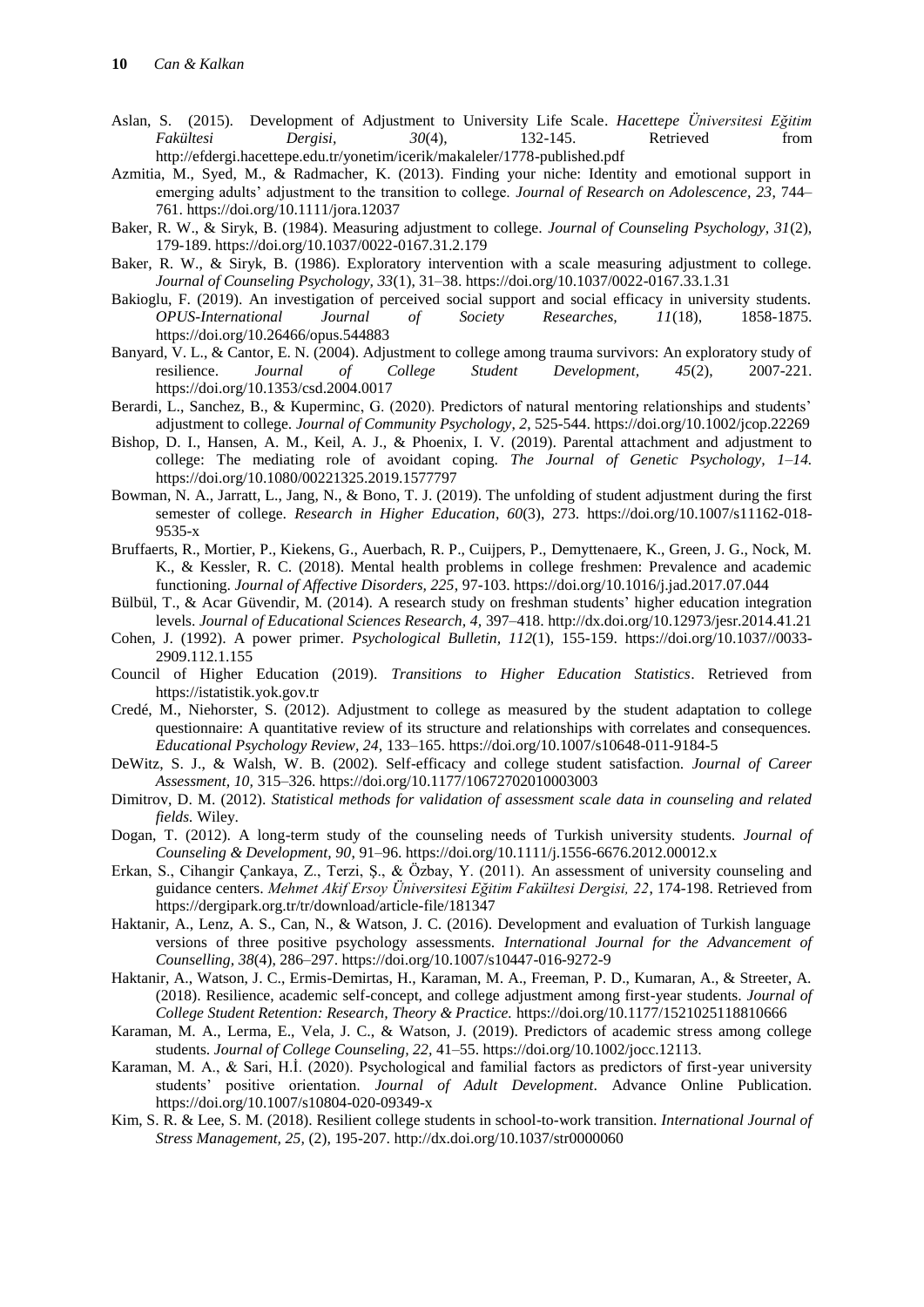- Kingery, J. N., Bodenlos, J. S., & Lathrop, A. J. (2019). Facets of dispositional mindfulness versus sources of social support predicting college students" psychological adjustment, *Journal of American College Health,* 1-8. http://dx.doi.org/10.1080/07448481.2019.1574801
- Konrath, S. (2012). *Self-esteem, culturally defined*. In Cultural Sociology of Mental Illness: An A-to-Z Guide, Sage Reference. Retrieved from Retrieved from

https://www.ipearlab.org/media/publications/Konrath\_self\_esteem\_overview.pdf

- Lenz, A. S., Soler, I. G., Dell"Aquila, J., & Uribe, P. M. (2017). Translation and cross-cultural adaptation of assessments for use in counseling research. *Measurement and Evaluation in Counseling and Development, 50*, 224–231. doi:10.1080/07481756.2017.1320947
- Marsh, H. W., Hau, K. T., & Wen, Z. (2004). In search of golden rules: Comment on hypothesis testing approaches to setting cutoff values for fit indexes and dangers in over-generalizing Hu and Bentler"s (1999) findings. *Structural Equation Modeling, 11,* 320–341. https://doi.org/10.1207/s15328007sem1103\_2
- Masten, A. S. (2014). *Ordinary magic: Resilience in development*. The Guilford Press.
- Medina, M. S. G. (2018). Self-esteem, social support and college adjustment of business and accountancy students. *Review of Integrative Business and Economics Research, 7*(2), 167-175. Retrieved from http://buscompress.com/uploads/3/4/9/8/34980536/riber\_7-s2\_k18-042\_167-175.pdf
- Menard, S. (1995). *Applied Logistic Regression Analysis: Sage University Series on Quantitative Applications in the Social Sciences.* Sage.
- Mercan, C. S., & Yıldız, S. A. (2011). Egitim Fakültesi birinci sınıf öğrencilerinin üniversiteye uyum düzeylerinin farklı değişkenler açısından incelenmesi. *Hasan Ali Yücel Eğitim Fakültesi Dergisi, 16,*  135–154. Retrieved from https://hayefjournal.org/tr/egitim-fakultesi-birinci-sinif-ogrencilerininuniversiteye-uyum-duzeylerinin-farkli-degiskenler-acisindan-incelenmesi-16525
- Muezzin, E.E. & Kaya, A. (2018). The university students" opinions on adaptation to the university and seeking professional psychological counselling. *Education for Life, 32*(1), 69-90. Retrieved from https://acikerisim.iku.edu.tr/bitstream/handle/11413/5463/%c3%9cniversite%20%c3%96%c4%9frenciler inin%20%c3%9cniversiteye%20Uyum%20ve%20Psikolojik%20Yard%c4%b1m%20Aramaya%20%c4 %b0li%c5%9fkin%20G%c3%b6r%c3%bc%c5%9fleri.pdf?sequence=1&isAllowed=y
- Mvududu, N. H., & Sink, C. A. (2013). Factor analysis in counseling research and practice. *Counseling Outcome Research and Evaluation, 4*(2), 75–98. https://doi.org/10.1177/2150137813494766
- National Center for Education Statistics (NCES). (2019). *Undergraduate enrollment.* Retrieved from https://nces.ed.gov/programs/coe/indicator\_cha.asp
- Neter, J., Wasserman, W. & Kutner, M. H. (1989). *Applied Linear Regression Models*. Irwin.
- OECD (2019). *Education at a glance 2019 OECD indicators.* Retrieved from https://www.oecdilibrary.org/docserver/f8d7880den.pdf?expires=1622529440&id=id&accname=guest&checksum=674730901B8A76CED181B0ABAAD

213BD

Ozkan, S., & Yılmaz, E. (2010). Adaptation status of university students to university life (Bandırma example). *Fırat Sağlık Hizmetleri Dergisi, 5*(13), 153-171. Retrieved from https://www.researchgate.net/profile/Emel-Yilmaz-

6/publication/292989046\_Universite\_Ogrencilerinin\_Universite\_Yasamina\_Uyum\_Durumlari\_Bandirm a\_OrnegiAdaptation\_Status\_of\_University\_Students\_to\_University\_Life\_Bandirma\_Example/links/56b4 97a708ae22962fe61139/Ueniversite-Oegrencilerinin-Ueniversite-Yasamina-Uyum-Durumlari-

- Bandirma-Oernegi-Adaptation-Status-of-University-Students-to-University-Life-Bandirma-Example.pdf Perrine, R. M. & Spain, J. W. (2008). Impact of a pre-semester college orientation program: Hidden benefits? *Journal of College Students Retention: Research, Theory & Practice, 10*(2), 155-169. https://doi.org/10.2190/CS.10.2.c
- Pester, D., Lenz, A. S., Watson, J. C., Dell'Aquila, J., & Nkyi, A. K. (2018). Evidence for use of a psychometric inventory of new college student adjustment with Ghanaian students: Implications for the professional globalization of counseling. *The Professional Counselor, 8*(1), 11-20. https://doi.org/10.15241/dp.8.1.11
- Rahat, E. & İlhan, T. (2015). Coping styles, social support, relational self-construal, and resilience in predicting students" adjustment to university life. *Educational Sciences: Theory & Practice, 16*(1), 187-208. https://doi.org/10.12738/estp.2016.1.0058
- Reynolds, W. M., Ramirez, M. P., Magrina, A., & Allen, J. E. (1980). Initial development and validation of the Academic Self-Concept Scale. *Educational and Psychological Measurement, 40*, 1013–1016. https://doi.org/10.1177/001316448004000428
- Schermelleh-Engel, K., & Moosbrugger, H. (2003). Evaluating the fit of structural equation models: Test of Significance and Descriptive Goodness-of-fit measures. *Methods of Psychological Research Online, 8*(2), 23-74.